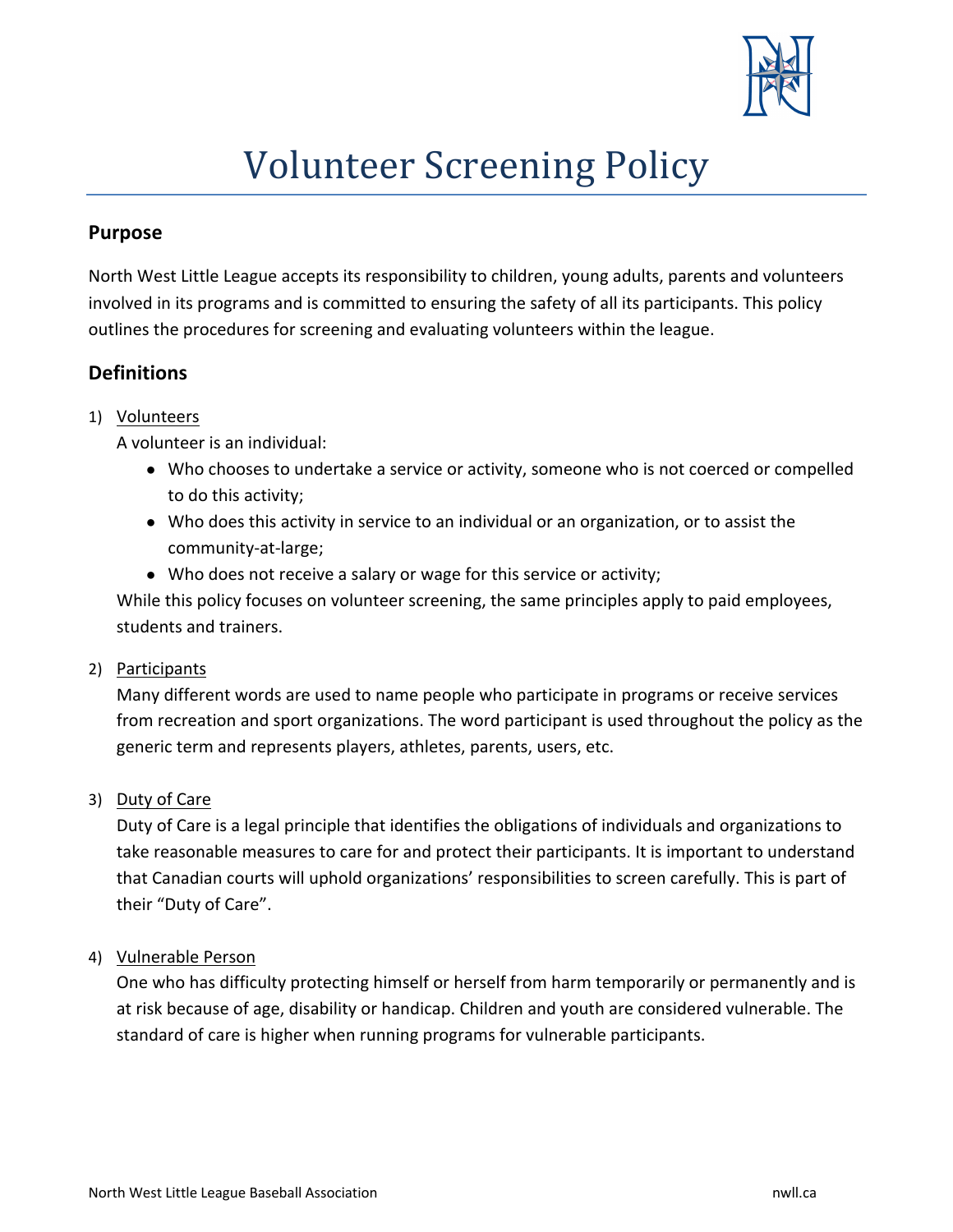

#### 5) Position of Trust

- a) Situations in which someone has a significant degree of:
	- i) Authority or decision-making power over another;
	- ii) Unsupervised access to another person and to his/her property.
- b) Situations where the success of the service depends on the development of a close, personal relationship between the individual as in mentoring or friendly visiting programs.

Where volunteers are in a position of trust, there is more opportunity for abuse and more expectation that the organization will do what it can to reduce the risk of this happening.

# **Policy**

Not all participants associated with North West Little League will be required to undergo screening with a Police Information Check (PIC) and/or a volunteer application, as not all positions pose a risk of harm to North West Little League. This policy applies to all North West Little League elected Directors, Coaches, Managers, Coordinators and any other volunteer or employee of North West Little League whom at any time could be expected in the performance of their duties to:

- Be entrusted with financial duties;
- Be responsible for book keeping or bank account(s) or any other monetary duties;
- Be with any vulnerable person.
- 1) North West Little League follows the Official Regulations established by Little League Canada and Little League International as outlined in the most current Rule Book. As such, participants named in this policy must complete and submit a *Little League Official Volunteer Application* to the North West Little League Screening Officer.
- 2) North West Little League requires a Police Information Check (PIC) including vulnerable sector check for all adult participants who interact with a vulnerable person, or who are placed in a position of trust (coaches and applicable board members). A Police Information Check must be applied for, or completed prior to, the start of each season. North West Little League does not allow any person to participate in any manner whose criminal record check reveals a conviction, guilty plea, no contest plea, or admission to any crime involving or against a minor or minors. NWLL will accept the PIC for a period of three years and will accept PIC done on behalf of other agencies.
- 3) Failure to participate in the screening process as outlined in this policy will result in the individual being ineligible for any roles in a position of trust.
- 4) If a person in a position of trust subsequently receives a conviction for, or is found guilty of, a relevant offense, he or she must report this circumstance immediately to North West Little League.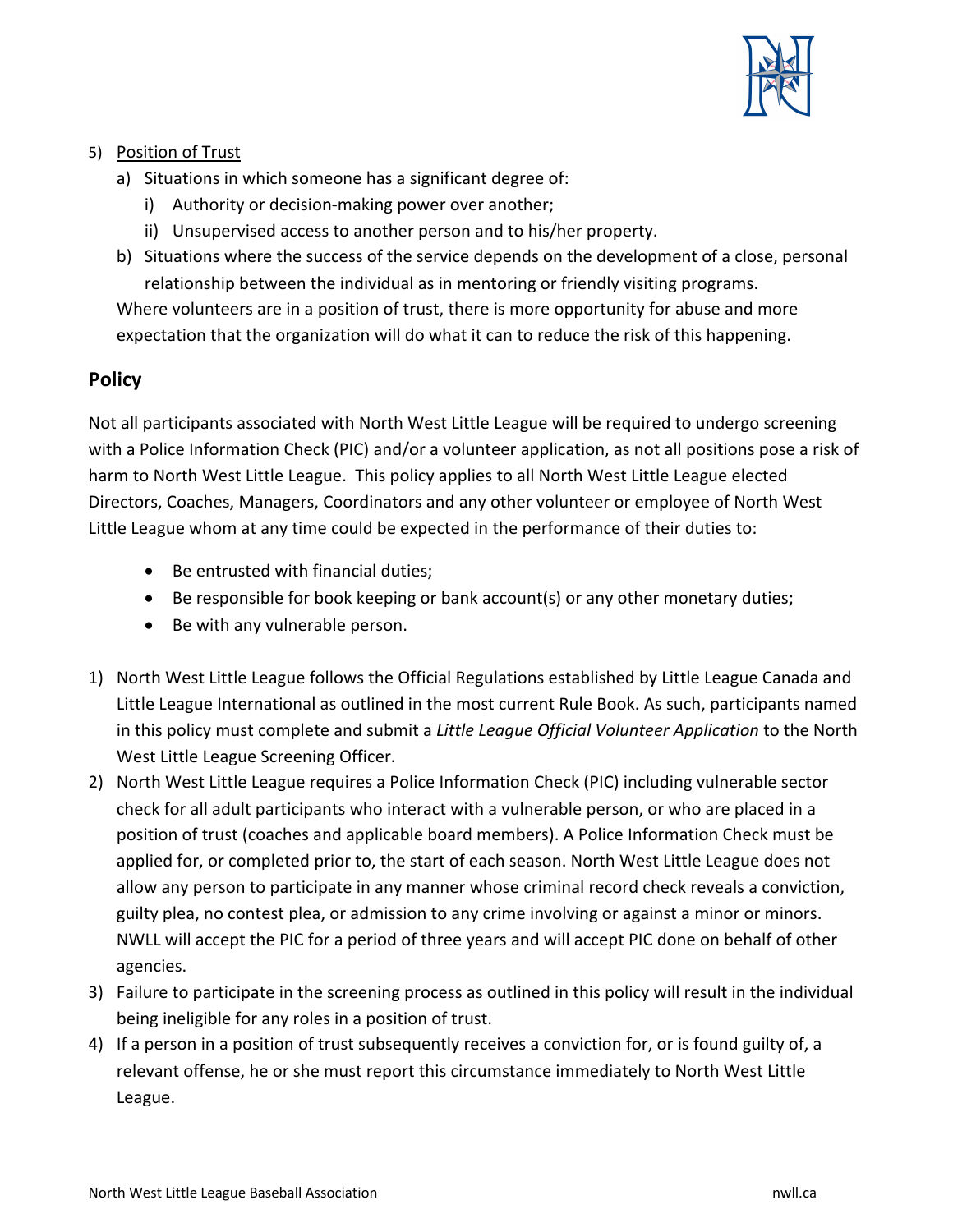

5) If a person provided falsified or misleading information, that person will immediately be removed from his or her position.

# **Screening Officer**

The implementation of this policy is the responsibility of North West Little League's Screening Officer. The Screening Officer role would be filled by a participant designated appropriate by the organization. The Screening Officer will carry out the duties in accordance with the terms of this Policy, independent of the Board of Directors.

The Screening Officer is responsible for receiving all the Police Information Checks and Volunteer Applications and, if appropriate, based on such reviews, making decisions on the appropriateness of participants filling roles in a position of trust. In carrying out his or her duties, the Screening Officer may consult with independent experts including lawyers, police officers, risk management consultants, volunteer screening specialists, or any other person.

# **Screening Tools**

In its screening process, North West Little League may use any combination of screening tools it determines necessary to screen participants. At a minimum, participants will submit a Police Information Check and Volunteer Application. Additional screening tools may include but are not limited to: interviews and reference checks.

# **Police Information Check**

In general, individuals with past Criminal Code convictions for certain offences will not be accepted for a position of trust with vulnerable participants. These offences include, but are not limited to, the following with exclusion timeframes listed:

#### 1) Lifetime:

- a) Any type of sexual assault;
- b) Invitation to sexual touching;
- c) Sexual interference, bestiality, or sexual exploitation;
- d) Procuring sexual activity;
- e) Indictable criminal offences for youth abuse;
- f) Any Court Order forbidding the individual to have contact with children under the age of 14;
- g) Any convictions related to child pornography.